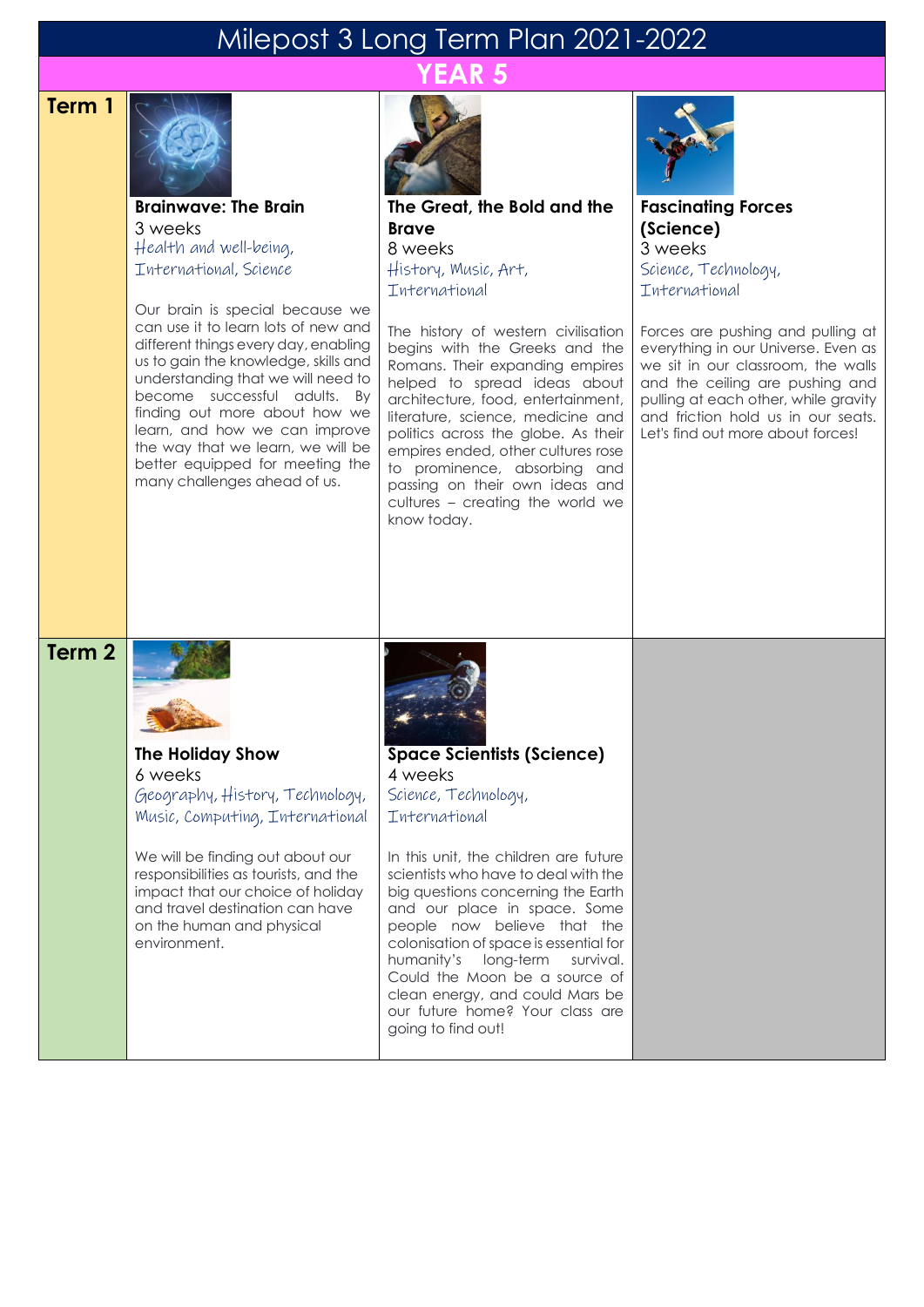#### **Term 3**



**Weather and Climate** 9 weeks Geography, Science, Technology, Computing, International

Differences in weather and climate affect our lives and our lifestyles. We cannot control our weather and climate, but they can control us - influencing where we live, what we can do, what we wear, even what we eat! In this unit we will be finding out about the differences between weather and climate, and the important role they play in the lives of everyone on the planet.



**Bake it!**  3 weeks Science, Technology, **International** 

We are going to find out about science by making bread. The processes involved in breadmaking can teach us how molecules behave in different materials (solids, liquids and gases) and how these materials can be changed.

#### **Term 1**



**Brainwave: The Brain** 1 week Art, Health and Well-being, PE, International

This is a refresher from the Y5 unit. Once IPC2020 has been launched, there will be a revised unit on metacognition for Y6.



**AD900** 6 weeks History, Art, Music, International

What holds an empire together? Perhaps it is faith – a belief in a single god or many different gods. Perhaps it is dependency – a need to work together and to help one another. Or perhaps it is leadership – strong individuals whose power

## **YEAR 6**



**Full Power (Science)** 3 weeks Science, Technology, History, International

Electricity is one of the most important discoveries ever made and we have learned how to use it to power almost every aspect of our lives. But who discovered electricity and how does it work?



**Look Hear (Science)** 3.25 weeks Science, Technology, Music, International

Whether we are driving around in our cars, working, or relaxing at home, we are turning on lights, music, TV, radio, computers and mobile phones. We are plugged in to sound and light 24 hours a day. But what is the science behind sound and light? Let's find out!